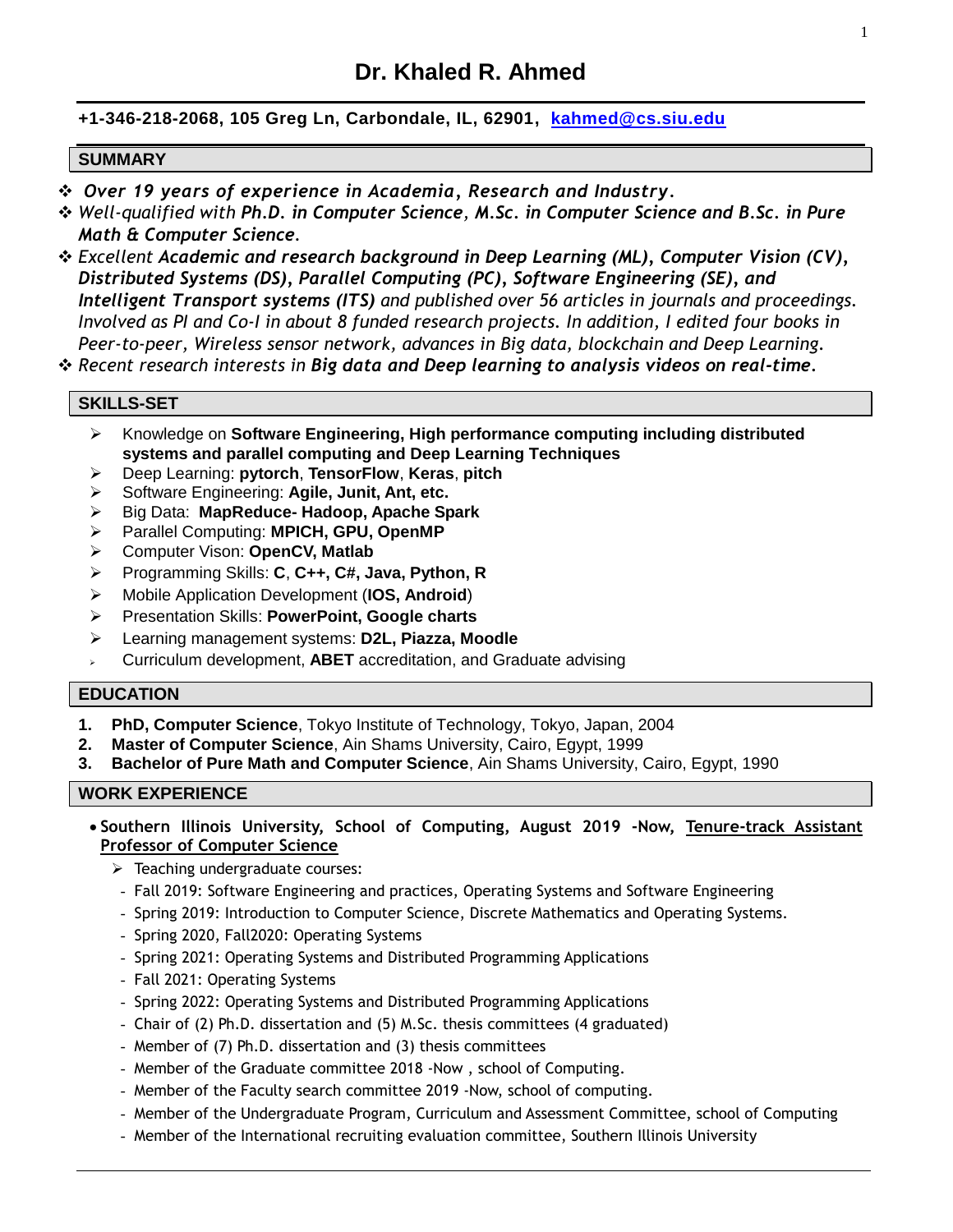- **Southern Illinois University, August 2018 -June 2019, Clinical Assistant Professor position of Computer Science**
	- ➢ Teaching undergraduate courses: Fall 2018: Introduction to Computer Science, Problem Solving and Software Engineering and practices, Spring 2019: Introduction to Computer Science, Discrete Mathematics and Operating Systems.
	- ➢ Member of the Graduate committee.

# • **King Faisal University, Saudi Arabia, 2007 – 2018, Associate Professor of Computer Science**

- ➢ Taught courses (*ABET Accredited Computer Science Undergraduate Program*): Operating Systems, Advanced Operating System, algorithm design and analysis, Introduction to Computing, Fundamental Programming, Data Structure and Algorithms, Discrete mathematics, Compiler Design and Multi-agents Systems.
- $\triangleright$  Wrote course materials such as syllabi, homework assignments and handouts.
- ➢ Planned, evaluated, and revised course content and course materials in line with the curriculum requirements of the Computer Science Department and in line with ACM Curriculum guidance.
- $\triangleright$  In addition, each year I supervised about 3-4 graduation project teams that includes three students. Chaired two student's project committees each year.
- ➢ Advised and mentored undergraduate students.
- ➢ Coached students on local programming contest, public speaking and presentation skills.
- ➢ Taught Courses (*Master of Science, Computer Science Program*): Distributed Systems, Principle of Distributed Computing and Research Methodology.
- $\triangleright$  Served on three university committees, six college committees and acted as chair of the Computer Science Program Curriculum, Postgraduate, Academic Affair and Local Programming Contest Committees.
- ➢ Demonstrated a continued commitment to undergraduate and postgraduate teaching through full participation in the college community.
- ➢ Involved in four research projects as principal investigator and other four research projects as coinvestigator.
- ➢ Medium of instruction is English in the College of Computer Science and IT. In addition, department council and committee meetings are conducted in English.
- $\triangleright$  In addition, department council and committee meetings are conducted in English.

## • **Ain Shams University, Cairo Egypt, 2004 – 2005, Assistant Professor of Computer Science**

- ➢ Involved in teaching undergraduate students. Taught courses (ABET undergraduate): Operating Systems, Advanced Operating System, Fundamental Programming, Data Structure and Algorithms.
- ➢ Taught Courses (Postgraduate): Distributed Systems to master students

## • **The university of Tokyo, 2005 – 2007, Postdoctoral Researcher**

- $\triangleright$  Involved in research project funded by Japan Science and Technology Agency.
- ➢ Conducted basic and applied research on Distributed Systems (e.g. Peer-to-Peer and Web Services).
- ➢ Worked with team from Tsukuba University on distributed systems research.

## • **Technical Chemnitz University, Germany,** 1999 **– 2001**, **Visiting Researcher**

- ➢ Involved in a research project titled "Numerical Simulations over massive Parallel Architectures". The main goal was to develop a message passing MPI library called CHEMPI for heterogeneous cluster computing.
- $\triangleright$  Developing the CHEMPI on base of a comparative measurement including two computing interface technologies as follows.
- $\triangleright$  Uniting the Scalable Coherent Interface (SCI), a technology to build distributed shared memory as well as message passing systems on top of it, Using Virtual Interface Architecture (VIA), a generic architecture aiming at low latency.

## • **Ain Shams University, Cairo Egypt, 1990 – 1999, Instructor/Lecturer**

 $\triangleright$  Taught several undergraduate courses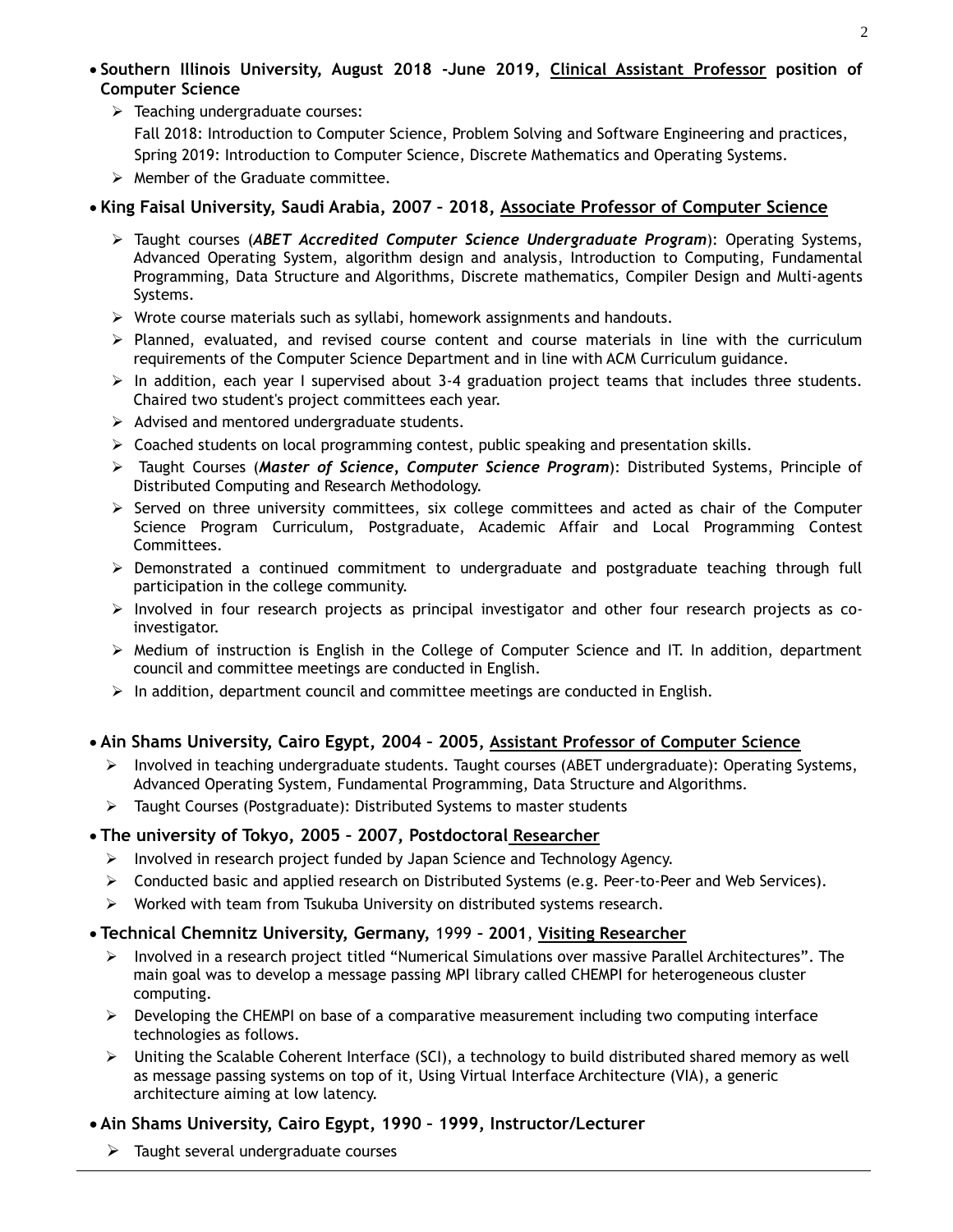- ➢ Supervise **students' laboratory work.**
- ➢ **Prepare** labs' materials to undergraduate on topics such as programming and data structures.

#### **SAMPLES OF COMMITTEE SERVICES IN HIGHER EDUCATION**

▪ **Member of University Scientific Council (USC) (2018). Recommended by the university council and approved by the minister of education. The USC supervises the scientific affairs, research, and publishing of academic staff of the university.**

**Services: Evaluating academic staff file for promotion, drafting research encouraging rules, proposing scientific research centers establishment, and managing connections with research centers outside the University.**

▪ **Executive Supervisor of postgraduate Programs (Equivalent to College Vice-Dean), College of Computer Science and IT, King Faisal University, Saudi Arabia (2014-2018)**

Services: Establishing programs, managing all postgraduate activities such as admissions process, distribution of courses to the instructors and supervising the examinations and results of Master students.

▪ **Member, Strategic Plan and Quality Assurance for Postgraduate Programs, King Faisal University (2017-2018)**.

**Services**: Assure the quality of the offered postgraduate programs, design, develop and evaluate the university strategic plans for the postgraduate programs.

▪ **Chair, Computer Science Program Curriculum Committee, Computer sciences dept., King Faisal University, Saudi Arabia (2009 – 2013)**

**Services: Coordinating the curriculum minor/major revision processes according to ACM guidance.**

▪ **Member, Quality and Accreditation Committee**, College of Computer Science and IT, King Faisal University, Saudi Arabia (2012-2015).

**Services**: Preparing the required documents for self-study and processing of accreditation of computer science program within the college namely - computer science and computer information systems programs, for **ABET**, and preparing the required documents for self-study for accreditation from **NCAAA**. Engaged in the computer science program major revision/development process.

▪ **Chair, academic affair committee, College of Computer Sciences and IT, King Faisal University, Saudi Arabia, (2007-2010)**

**Services**: Coordinating the academic affair activates with the deanship of academic affairs at the university level, such as students' admissions, schedule, exam monitoring, etc.

▪ **Chair, Local Programming Contest Committee**, College of Computer Science and IT, King Faisal University, Saudi Arabia (2008-2012).

**Services**: Monitoring the whole contest activities such as venue preparation (lab), questions preparation (ACM standards), chair judging committee, and release results. Guide and encourage students to compete in regional programing contests.

## **PROFESSIONAL ORGANIZATION MEMBERSHIP**

- 1. Member, IEICE Japan.
- 2. Member, Technical Programming committee of about 32 Int. Conf. (IEEE, ACM, Springer) 2005 2020
- 3. Chair (Co-chair)/Session chair, about 8 International IEEE Conferences
- 4. Evaluator member of one of the top research projects funding organization "**King Abdulaziz City for Science and Technology", 2013- 2018**.

## **SAMPLES OF RESEARCH GRANTS (Total fund granted about \$301k)**

- 1- **Research project:** "Advancing the Deep Learning algorithms for Dynamic Scenes Perception", submitted to NSF Computer and Information Science and Engineering (CISE): Core Programs, (Date: Oct. 2021, total budget \$575k, Submitted, under-review).
- 2- **Research project:** Artificial Intelligence for Greener Livestock: Educational and Research, submitted to USDA, (Date: Dec 2021, total budget \$150k, Submitted, under-review).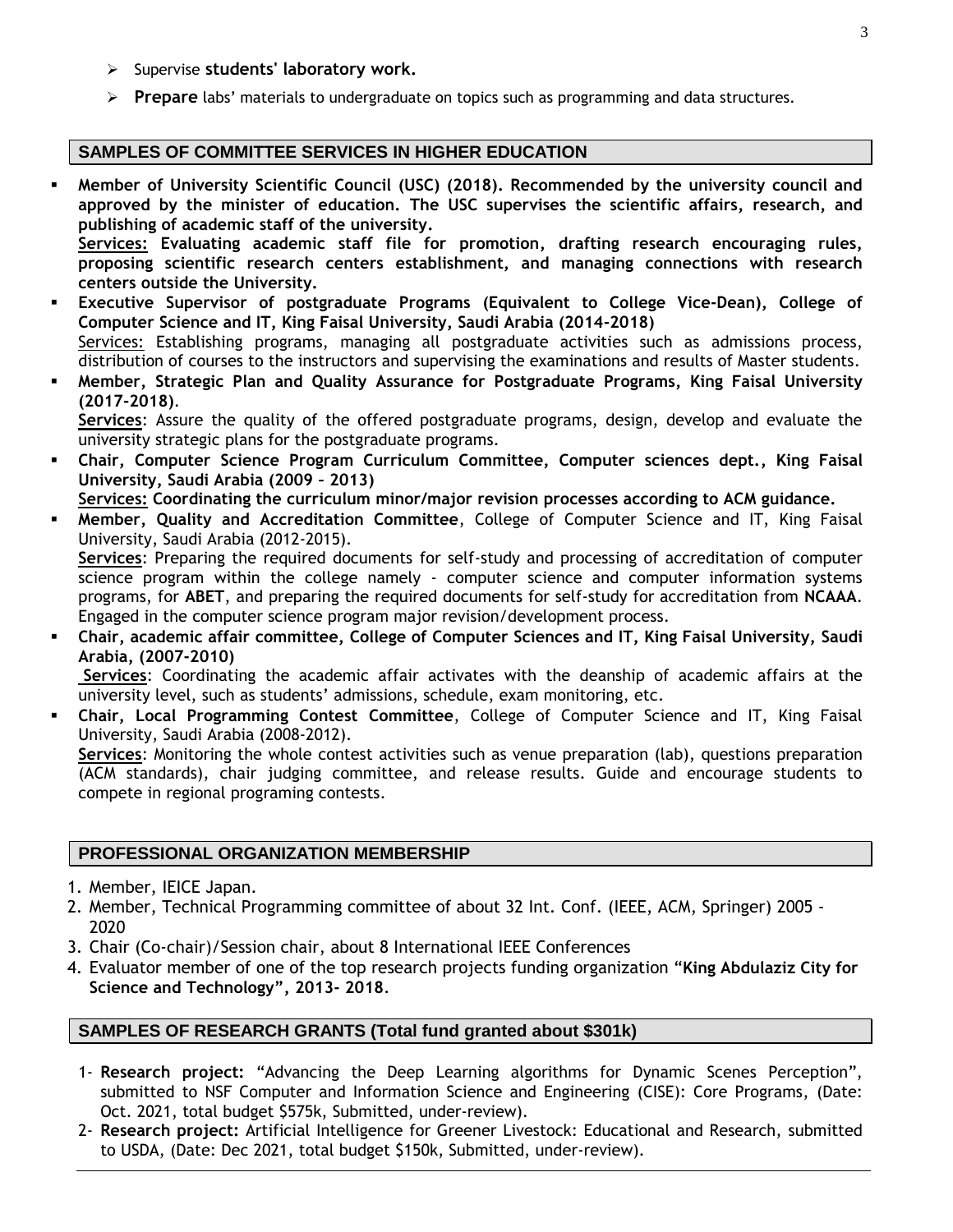- 3- **Research project:** DVCAS: The Development of Automated Deer Detection system to reduce Deer-Vehicle Collison, submitted to Illinois Department of Transportation (Date: March 2020, Budget about \$250K, not funded due to unavailable resources).
- 4- **Research project:** Firearm Harm Prevention: Detecting Firearm Carrying Behavior using Latent Class Analysis and Detecting firearm using Deep Learning Techniques, submitted to Centers for Disease Control and Prevention (Date: May 2020, Budget about \$1.25M, not funded).
- 5- **Research project:** The Development and Implementation of Computerized Educational and Awareness Modules (CEAM) for Students, Teachers, and Parents for Effective Response to School Violence, submitted to department of Justice (DoJ) (Date: June 2019, Budget about \$1.5M, not funded).
- 6- **Research project:** Design and Deployable GPS-Based System to Avoid Camel-Vehicle Accidents, AT-4- 3, supported by King Abdulaziz City for Science and Technology, 2010-2012.  **Role: Co-I (however founder of the project)**.
- 7- **Research Project**: Load balancing algorithm for Peer-to-Peer Systems, supported by DSR, KFU, Saudi Arabia, 2011-2012

 **Role: PI**

- 8- **Research project**: Peer-Peer Efficient Load Balancing, supported by Deanship of Scientific Research (DSR), King Faisal University (KFU), Saudi Arabia, 2012-2013.  **Role: PI**.
- **9- Research project:** Parallel algorithm of Time-Domain Analysis on a Rectangular Reflector Antenna, supported by DSR, KFU, Saudi Arabia, 2014-2015.  **Role**: Co-I
- 10- **Research Project**: Developing an Efficient Parallel Template Matching algorithm for inspecting Fabric defects of products in KSA factories, supported by DSR, KFU, Saudi Arabia, 2014-2015.  **Role: PI**
- **11- Research project**: Parallel-based Techniques for Managing and Analyzing the Performance on Semantic Graph, supported by DSR, KFU, Saudi Arabia, 2017-2018.  **Role: C0-I**.

## **SAMPLES OF JOURNAL PUBLICATIONS (out of 17)**

- 1- **Khaled R. Ahmed,** "Smart pothole detection using Deep leaning algorithms based on dilated convolution", Sensors 2021; 21(24):8406, Mdpi, **<https://doi.org/10.3390/s21248406>**,(Impact factor 3.576).
- 2- **Khaled R. Ahmed**, "Parallel Dilated CNN for Detecting and Classifying defects in Surface Steel Strips ", EURASIP Journal om Image processing and video processing, Springer. (Submitted July, 2021, Impact factor 2.097).
- 3- Y. Alsenani, G. Crosby, **Khaled R. Ahmed** and T. Velasco, "ProTrust: A Probabilistic Trust Framework for Volunteer Cloud Computing," in IEEE Access, Vol. 8, 2020. doi: [https://10.1109/ACCESS.2020.3009051.](https://10.0.4.85/ACCESS.2020.3009051) (Impact Factor: 3.745)
- 4- A. Algosaibi, **Khaled R** and S. Albahli, "Parallel-Based Techniques for Managing and Analyzing the Performance on Semantic Graph," Parallel Processing Letters, Vol. 30, No. 02, 2050007, 2020. Doi: [https://10.1142/S0129626420500073](https://10.0.4.118/S0129626420500073)
- 5- **Khaled R.,** "Fast and Parallel Summed Area Table for Fabric Defect Detection", International Journal of Pattern Recognition and Artificial Intelligence, Vol. 30, No. 9 (2016) 1660004 (23 pages). (Impact Factor: 1.375)
- 6- Ghada Sami, **Khaled R**., "A Parallel Implementation for the Time-Domain Analysis of a Rectangular Reflector Antenna using OpenMP", Journal of Applied Computational Electromagnetics Society, Vol. 30, No. 7, 2015. (Impact Factor: 0.806).
- 7- **Khaled R**., Yasser Fouda, "Parallel Vectoring Algorithm for Pattern Matching," Research Journal of Applied Sciences, Engineering and Technology, 8(9): 1066-1074, 2014.
- 8- **Khaled R.,** A. UlHaque, M. Zahrani, "GPS-Based Camel-Vehicle Accidents Avoidance System: Designing, Deploying and Testing," International Journal of Innovative Computing, Information and Control, Vol. 9, No. 7, July 2013.
- 9- **Khaled R.**, "Peer-to-Peer Overlay Network for On-demand Video Streaming", Journal of Computer Sciences and Control systems, Vol. 5, No. 1, May 2012.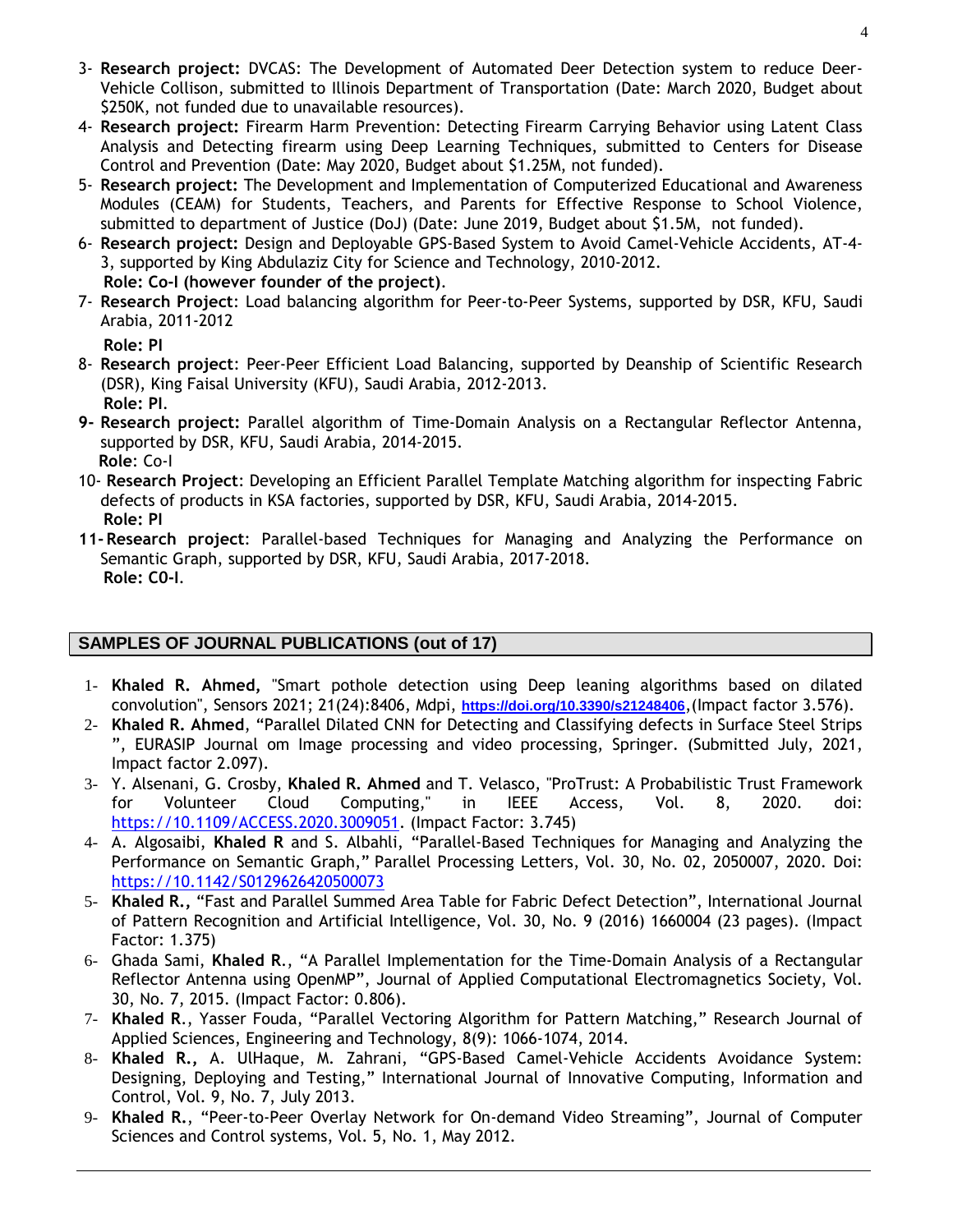- 10- **Khaled R.**, "An Efficient Load Balancing Algorithm for P2P Systems," Journal of Communications, Academy Publisher, Vol. 6, No.8, 648-656, 2011.
- 11- **Khaled R.**, A. Yonezawa, "A Self-organized Clustering-based Overlay Network for Application Level Multicast", Journal of Networks, Academy publisher, Vol. 4, No. 1, April 2009.
- 12- **Khaled R.** et al., "Autonomous Decentralized Community Communication for Information Dissemination ", IEEE Internet Computing Magazine, pp. 29-36, May/June 2004.

### **SAMPLES OF CONFERENCE PUBLICATIONS (out of 39)**

- 1- *Khaled R. Ahmed*, "Parallel Dilated CNN for Detecting and Classifying Defects in Surface Steel Strips in Real-Time," IntelliSys2021, Springer, Lecture Notes in Networks and Systems, Sept 2021.
- 2- K. Subash and **Khaled R. Ahmed**, "Potholes Detection using Deep Learning and Area Estimation using Image Processing," IntelliSys2021, Springer, Lecture Notes in Networks and Systems, Sept 2021.
- 3- P. Acharya, T. P. Chu, **Khaled R. Ahmed** and S. Kharel, "Detection and segmentation of defects in xray computed tomography image slices of additively manufactured components using deep learning", 2021 ASNT Research Symposium, April. 27-29, 2021.
- 4- MD Jawad Siddique, **Khaled R. Ahmed**, "Deep Learning Technologies to Mitigate Deer-Vehicle Collision", Book Chapter in Deep Learning and Big Data for Intelligent Transportation, Studies in Computational Intelligence, Springer Verlag. Accepted and expected to be published in May 2021, (Impact factor: 1.73).
- 5- Y. Alsenani, G. Crosby, **Khaled R. Ahmed** and T. Velasco, "Towards multi-criteria volunteer cloud service selection," 2020 Int. IEEE Conf. on Cloud Computing (CLOUD2020), Springer, Sept. 18 - 20, 2020.
- 6- **Khaled R Ahmed**, Majed AlSaeed and Maryam AlJumah, "Parallel Algorithms to detect and classify defects in Surface Steel Strips," ICAI'20 the 22nd Int'l Conf on Artificial Intelligence, the World Congress in Computer Science, Computer Engineering, and Applied Computing (CSCE'20). Transactions on Computational Science & Computational Intelligence, Springer, 2020 (Acceptance rate 16%).
- 7- Henery Hexmoor and **Khaled R. Ahmed**, "Real World Road Platoons and Negative Obstacles," Int. Conf. Computational Science and Computational Intelligence, IEEE Proc. 2019, (Acceptance rate 17%, received "Outstanding Achievement Awards").
- 8- **Khaled R.** and Nahed Alshaeer, "An Efficient Defect Detection Classification Algorithm for Ceramic Tiles, "9th Asian Conf. on Intelligent Information and Database Systems, 3-5 April 2017, Kanazawa, Japan vol. 710, Springer Proc, pp. 235-247, DOI: 10.1007/978-3-319-56660-3.
- 9- Y. Fouda, **Khaled R.**," An Efficient Implementation of Normalized Cross-Correlation Image Matching based on Pyramid", IEEE Proc. iCAST&UMedia 2013.
- 10- **Khaled R.**, Moawia Elfaki Yahia, "Addressing the Out-of-date Problem for Efficient Load Balancing Algorithm in P2P Systems," ICITCS 2012 Springer, 459-479, 2013.
- 11- Salma Mahgoub Gaffer, Moawia Elfaki Yahia and **Khaled R.**, "Genetic Fuzzy System for Intrusion Detection: Analysis of Improving of Multiclass Classification Accuracy Using KDDcup-99 Imbalance Dataset." IEEE Proc. HIS, 2012.
- 12- **Khaled R.**, Asrar U. Haque "A Minimum Spanning Tree Algorithm for Efficient P2P Video Streaming System ", IEEE Communication Society Proc. of 12th Int. conference on Advanced Communication Technology, Korea, Feb. 2010.

#### **Graduate Students (Thesis)**

- 1- Ph.D. student Alsenani, Yousef (Graduated Fall 2020) (Trust frameworks for Volunteer Cloud Computing)
- 2- M.Sc. student Kambhatla, Akhila (Graduated Spring 2020) (Automatic Firearm Detection by Deep learning)
- 3- M.Sc. Student Kharel, Subash (Graduated Spring 2021) (Deep Learning, Pothole-detection in Highways)
- 4- M.Sc. Student Siddique, Jawad (Graduate Fall 2021) (Deep learning, Animal-detection to mitigate Animal-Vehicle collisions)